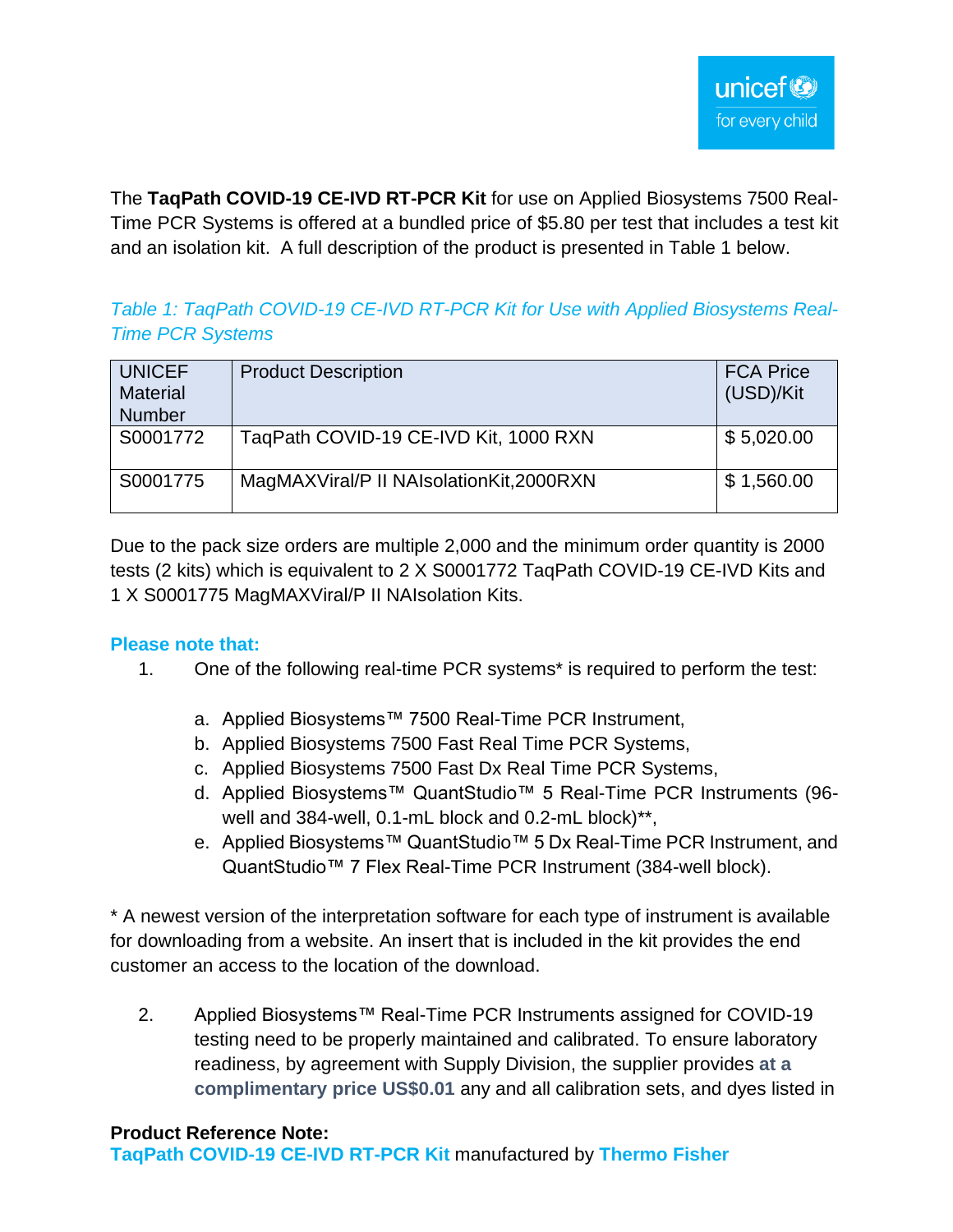Annex 1 to the laboratories in countries ordering TaqPath COVID-19 CE-IVD RT-PCR Kits through UNICEF. To quantify the specific needs in the calibration materials, requesting countries are required to **submit end-user information following the template** presented in Annex 2.

- 3. **The following items are required to run the test but not supplied with the kit and can be purchased through UNICEF SD separately**:
	- a. QuantStudio™ 5 Real-Time PCR System, 96-well, 0.1 mL, laptop or desktop-based. Catalogue # A28568 (laptop-based) or # 28573 (desktopbased). FCA price US\$22,000.
	- b. QuantStudio™ 5 Real-Time PCR System, 96-well, 0.2 mL, laptop or desktop-based. Catalogue # A28569 (laptop-based) or # 28574 (desktopbased). FCA price US\$22,000.
	- c. QuantStudio™ 5 Real-Time PCR System, 384-well, laptop or desktopbased. Catalogue # A28570 (laptop-based) or # 28575 (desktop-based). FCA price US\$22,000.
	- d. Magnetic Stand for Manual Extraction 96 well magnet stand. Catalog # AM10027. FCA Price US\$383
	- e. KingFisher™ Flex Purification System, KingFisher with 96 Deep-well Head. Catalog # 54000630. FCA Price US \$49,300 per instrument
	- f. KingFisher 96 Tip Comb. Catalog # 97002534. FCA Price US \$549 per case of 100
	- g. KingFisher 96 deep-well plate, v-bottom, polypropylene. Catalog # 95040450. FCA Price US\$277 per piece.
	- h. King Fisher 96 microplate (200µL) (for Flex, Apex and Presto). Catalog # 97002540. FCA Price US\$161 per case of 48
- 4. Sample collection devices are required but not included in the kit and therefore must be purchased in sufficient quantities separately.

Should you have any questions regards to ordering please contact [covid19\\_dx@unicef.org](mailto:covid19_dx@unicef.org)

**Annex 1:** Calibrators and dyes required for PCR systems (NOT supplied with the kit – to be ordered if needed)

### **Product Reference Note:**

**TaqPath COVID-19 CE-IVD RT-PCR Kit** manufactured by **Thermo Fisher**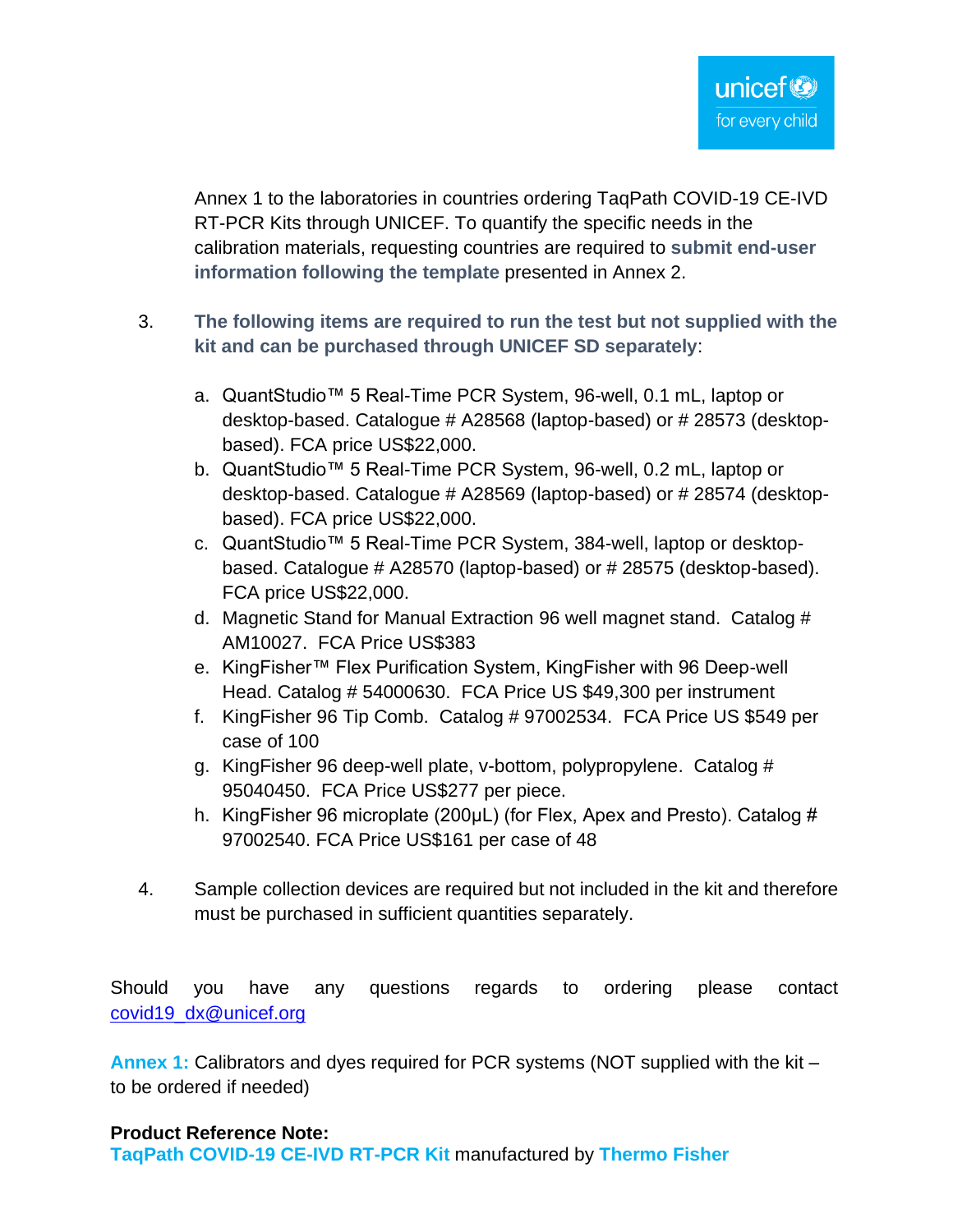| ABY/JUN only                | Instrument                | Part no.                                                        | <b>Description</b>                                              | Price        |  |  |
|-----------------------------|---------------------------|-----------------------------------------------------------------|-----------------------------------------------------------------|--------------|--|--|
|                             |                           | A24734                                                          | 96W FST CALIBRATOR W/ABY DYE                                    | \$0.01       |  |  |
|                             | <b>7500 Fast</b>          | A24735                                                          | 96W FST CALIBRATOR W/JUN DYE                                    | \$0.01       |  |  |
|                             |                           | A24737                                                          | 96W STD CALIBRATOR W/JUN DYE                                    | \$0.01       |  |  |
|                             | 7500 Standard             | A24738                                                          | 96W STD CALIBRATOR W/ABY DYE                                    | \$0.01       |  |  |
|                             |                           | A24734                                                          | 96W FST CALIBRATOR W/ABY DYE                                    | \$0.01       |  |  |
|                             | 7500 Fast Dx              | A24735                                                          | 96W FST CALIBRATOR W/JUN DYE                                    | \$0.01       |  |  |
|                             |                           | A26336                                                          | FAST 96-WELL 4-DYE CAL PLATE 1                                  | \$0.01       |  |  |
|                             | Quant Studio 5 - 0.1mL    | A26337                                                          | FAST 96-WELL 4-DYE CAL PLATE 2                                  |              |  |  |
|                             |                           | A26331                                                          | 96-WELL 0.2ML CAL PLATE 1                                       |              |  |  |
|                             | Quant Studio 5 - 0.2 mL   | A26332                                                          | 96-WELL 0.2ML CAL PLATE 2                                       | \$0.01       |  |  |
|                             |                           | A26334                                                          | 384-WELL CAL PLATE 1                                            |              |  |  |
|                             | <b>Quant Studio 5-384</b> | A26335                                                          | 384-WELL CAL PLATE 2                                            | \$0.01       |  |  |
|                             |                           | A24733                                                          | \$0.01                                                          |              |  |  |
|                             | <b>Quant Studio 7-384</b> | A24736                                                          | 384WELL CALIBRATOR W/ABY DYE                                    | \$0.01       |  |  |
|                             |                           |                                                                 |                                                                 |              |  |  |
| <b>Full Calibration Set</b> | Instrument                | Part no.                                                        | <b>Description</b>                                              | <b>Price</b> |  |  |
|                             |                           | 4360788                                                         | FG, FAST 7500 SPECTRAL CAL KIT I                                | \$0.01       |  |  |
|                             | <b>7500 Fast</b>          | 4351979                                                         | TaqMan™ RNase P Instrument Verification Plate 96fast            |              |  |  |
|                             |                           | A24734                                                          | 96W FST CALIBRATOR W/ABY DYE                                    |              |  |  |
|                             |                           | A24735                                                          | 96W FST CALIBRATOR W/JUN DYE                                    | \$0.01       |  |  |
|                             |                           | 4349180                                                         | FG,7500 SPECTRAL DYE CAL KIT I                                  | \$0.01       |  |  |
|                             |                           | 4350584<br>96 WELL RNASE P VERIF PLATE                          |                                                                 | \$0.01       |  |  |
|                             | 7500 Standard             | A24737                                                          | 96W STD CALIBRATOR W/JUN DYE                                    | \$0.01       |  |  |
|                             |                           | A24738                                                          | 96W STD CALIBRATOR W/ABY DYE                                    | \$0.01       |  |  |
|                             |                           | 4360788                                                         | FG, FAST 7500 SPECTRAL CAL KIT I                                | \$0.01       |  |  |
|                             |                           | 4351979<br>TaqMan™ RNase P Instrument Verification Plate 96fast |                                                                 | \$0.01       |  |  |
|                             | <b>7500 Fast Dx</b>       | A24734                                                          | 96W FST CALIBRATOR W/ABY DYE                                    | \$0.01       |  |  |
|                             |                           | A24735                                                          | 96W FST CALIBRATOR W/JUN DYE                                    | \$0.01       |  |  |
|                             |                           | A26336                                                          | FAST 96-WELL 4-DYE CAL PLATE 1                                  | \$0.01       |  |  |
|                             |                           | A26337                                                          | FAST 96-WELL 4-DYE CAL PLATE 2                                  | \$0.01       |  |  |
|                             | QuantStudio 5 - 0.1ml     | 4432426                                                         | FAST 96WELL ROI&BCKGRND PLATES                                  | \$0.01       |  |  |
|                             |                           | 4351979                                                         | TaqMan™ RNase P Instrument Verification Plate 96fast            | \$0.01       |  |  |
|                             |                           | A26331                                                          | 96-WELL 0.2ML CAL PLATE 1                                       | \$0.01       |  |  |
|                             |                           | A26332                                                          | 96-WELL 0.2ML CAL PLATE 2                                       | \$0.01       |  |  |
|                             | QuantStudio 5 - 0.2ml     | 4432382                                                         | TAQMAN RNASE P 96-WELL INSTR                                    | \$0.01       |  |  |
|                             |                           | 4432364                                                         | 96WELL ROI&BCKGRND PLATES                                       | \$0.01       |  |  |
|                             |                           | A26334                                                          | 384-WELL CAL PLATE 1                                            | \$0.01       |  |  |
|                             | QuantStudio 5 - 384       | A26335                                                          | 384-WELL CAL PLATE 2                                            | \$0.01       |  |  |
|                             |                           | 4432320                                                         | 384 WELL ROI&BCKGRND PLATES                                     | \$0.01       |  |  |
|                             |                           | 4455280                                                         | TaqMan <sup>™</sup> RNase P Instrument Verification Plate - 384 | \$0.01       |  |  |
|                             |                           | 4432271                                                         | 384-WELL CALIBRATION PLATE - FAM                                | \$0.01       |  |  |
|                             |                           | 4432278                                                         | 384-WELL CALIBRATION PLATE - VIC                                | \$0.01       |  |  |
|                             |                           | 4432284                                                         | 384-WELL CALIBRATION PLATE - ROX                                | \$0.01       |  |  |
|                             | <b>Quant Studio 7-384</b> | A24733                                                          | 384WELL CALIBRATOR W/JUN DYE                                    | \$0.01       |  |  |
|                             |                           | A24736                                                          | 384WELL CALIBRATOR W/ABY DYE                                    | \$0.01       |  |  |
|                             |                           | 4432308                                                         | 384-WELL NORMALIZATION PLATES - FAM/ROX and VIC/                | \$0.01       |  |  |
|                             |                           | 4432320                                                         | 384-WELL ROI&BACKGROUND PLATES                                  | \$0.01       |  |  |
|                             |                           | 4455280                                                         | TagMan <sup>™</sup> RNase P Instrument Verification Plate - 384 | \$0.01       |  |  |